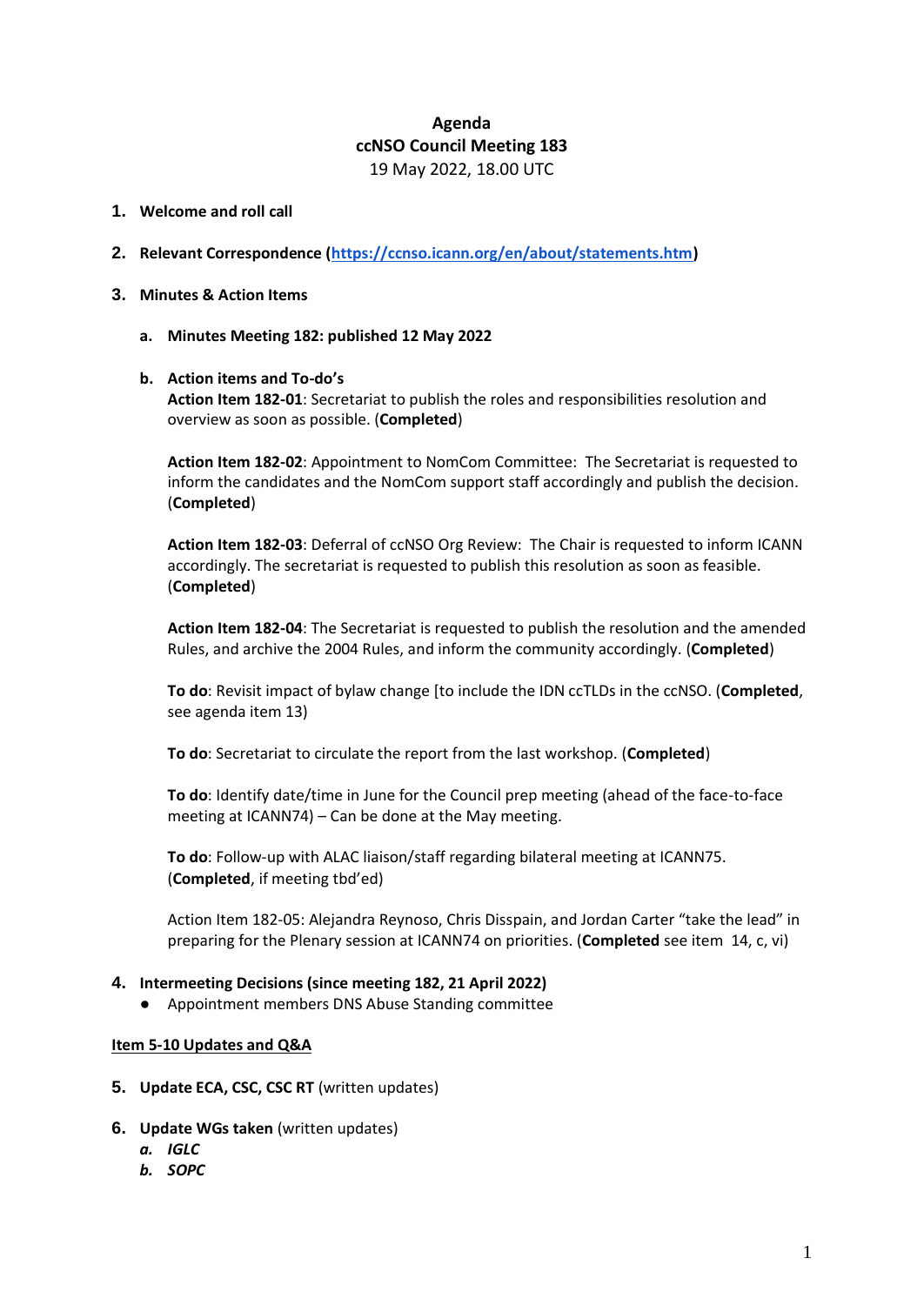- *c. GRC*
- *d. OISC*
- *e. TLD-OPS*
- *f. Technical WG*
- *g. MPC*
- *h. Triage Committee*
- *i. implementation WS2*
- *j. IRP panel selection process*
- **7. Updates ccPDPs** (written updates)
	- *a. Update ccPDP3 - Review Mechanism*
	- *b. Update IDN ccPDP4*
- **8. Update liaisons** (written updates)
	- *a. Update ALAC Liaison*
	- *b. Update GNSO Liaison*
- **9. Update Chair, Vice-Chairs, Councillors, RO's and Secretariat**
	- ad hoc group on prioritization
	- Roundtable results

## **10. Update Charters, Terms of Reference**

Recurring until review of all charters and terms of reference have been completed. As expected no progress since April 2022

### **Item 11 - 17 for discussion or decision during the meeting**

### **11. Timelines Nomination process Board Seat 11 & Council elections**

For discussion & Decision

### Background.

Over the course of the next months the ccNSO Council needs to launch the Board Seat 11 and ccNSO Council election processes. According to the relevant ccNSO Guidelines ( [https://ccnso.icann.org/workinggroups/ccnso-nominations-icann-board-guideline-21may20](https://ccnso.icann.org/workinggroups/ccnso-nominations-icann-board-guideline-21may20-en.pdf) [en.pdf](https://ccnso.icann.org/workinggroups/ccnso-nominations-icann-board-guideline-21may20-en.pdf) an[d https://ccnso.icann.org/sites/default/files/field-attached/guideline-ccnso-council](https://ccnso.icann.org/sites/default/files/field-attached/guideline-ccnso-council-election-procedure-31aug17-en.pdf)[election-procedure-31aug17-en.pdf\)](https://ccnso.icann.org/sites/default/files/field-attached/guideline-ccnso-council-election-procedure-31aug17-en.pdf) membership should be able to interview candidates for the Board Seat 11 or 12 and Council at a meeting (to date ICANN's Annual General Meeting or AGM). Note that according to the relevant Guideline the background check of the candidates for Board Seat 11 and 12 candidates has to be completed before the Q&A session.

This year the ICANN's AGM (ICANN75) will be held mid-September 2022, and the next meeting (ICANN76) is foreseen for mid-March 2023.

## For discussion and decision:

Should the Q&A session with the candidates for Board Seat 11 and ccNSO Council be conducted during the AGM, or should it be done virtually, after ICANN75 (for example early November 2022)? This will have a direct impact on the timeline.

**12. Impact upcoming change Article 10 and Annex B to include IDNccTLDs in the ccNSO** For discussion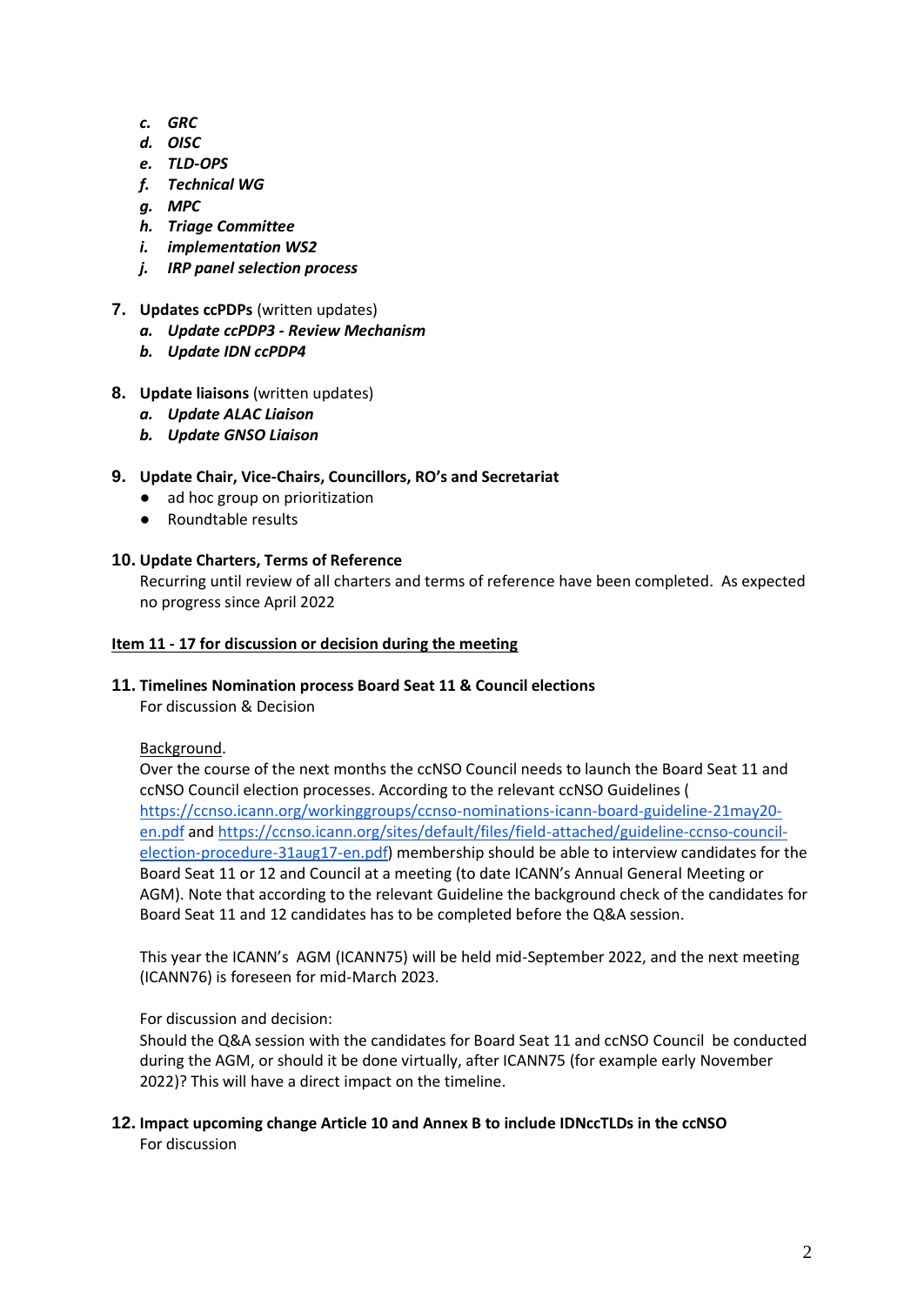Background. The ICANN Board of Directors adopted the proposed changes of Article 10 and Annex B of the Bylaws. The Bylaw change is now subject to a rejection action process. If no rejection action petition is submitted to any of the Decisional Participants, the Bylaw changes will become effective in the near future. Based on an initial assessment the following procedures and related documentation need to be amended:

- ccNSO Application form, which has to be designated by the ccNSO Council (section 10.4 (b))
- Update ccNSO Rules. This is currently under discussion with the GRC
- Update Council election Procedure to reflect the amended Bylaws. This is currently under discussion GRC)
- Update Board Seat 11 and 12 Nomination Process. This is currently under discussion GRC)

### **13. Update Triage Committee. Work Plan FY 23-25**

Informational

## **14. ICANN74 Meetings**

Informational

### *a. ccNSO Council*

- **i.** Prep meeting (Proposed date 7 June 2022, 12:00 UTC TBC)
- **ii.** Informal Council meeting (Monday 13 June 2022)
- **iii.** Council meeting (Thursday 16 June 2022, 11.15-12.30 UTC )

## *b. Bilateral meetings*

**i.** Joint ccNSO – GNSO meeting, Tuesday 14 June 2022, 07.00-08.00 UTC Proposed Topics:

- What happens after PDP recommendations are accepted by either council? Both groups are finding that post-PDP timelines lack predictability, particularly when extending well beyond the time invested in the PDP itself. Both NSOs will share their approaches to remedy the issue and find potential mutually applicable solutions.
- **DNS Abuse** Updates from both groups on our activities on this topic and our interactions with the rest of the community.
- **EPDP Phase 2 SSAD and ODA**

The GNSO would like to update the ccNSO on the latest developments of the EPDP Phase 2 – SSAD since the publication of the ODA on 25 January 2022, as the suggested direction may come of interest to certain ccTLDs in the future.

● **IDN**

While the ccPDP4 is awaiting a response from the Board following the January 2022 submission of its report, one of the liaisons between it and the GNSO EPDP on IDNs may want to report on the latest developments of the later which may affect both groups [if any].

### *c. ccTLD relevant sessions*

- **i.** ccNSO webinar for newcomers, date tbd'ed
- **ii.** ccTLD news sessions
	- 1. ccTLD News #1 ICANN74 Impact of the pandemic on ccTLDs, 19 May 2022, 13.00 UTC
	- 2. ccTLD News #2 ICANN74 Cybersecurity, 24 May 2022, 06.00 UTC
- **iii.** Tech Day Monday 13 June 2022